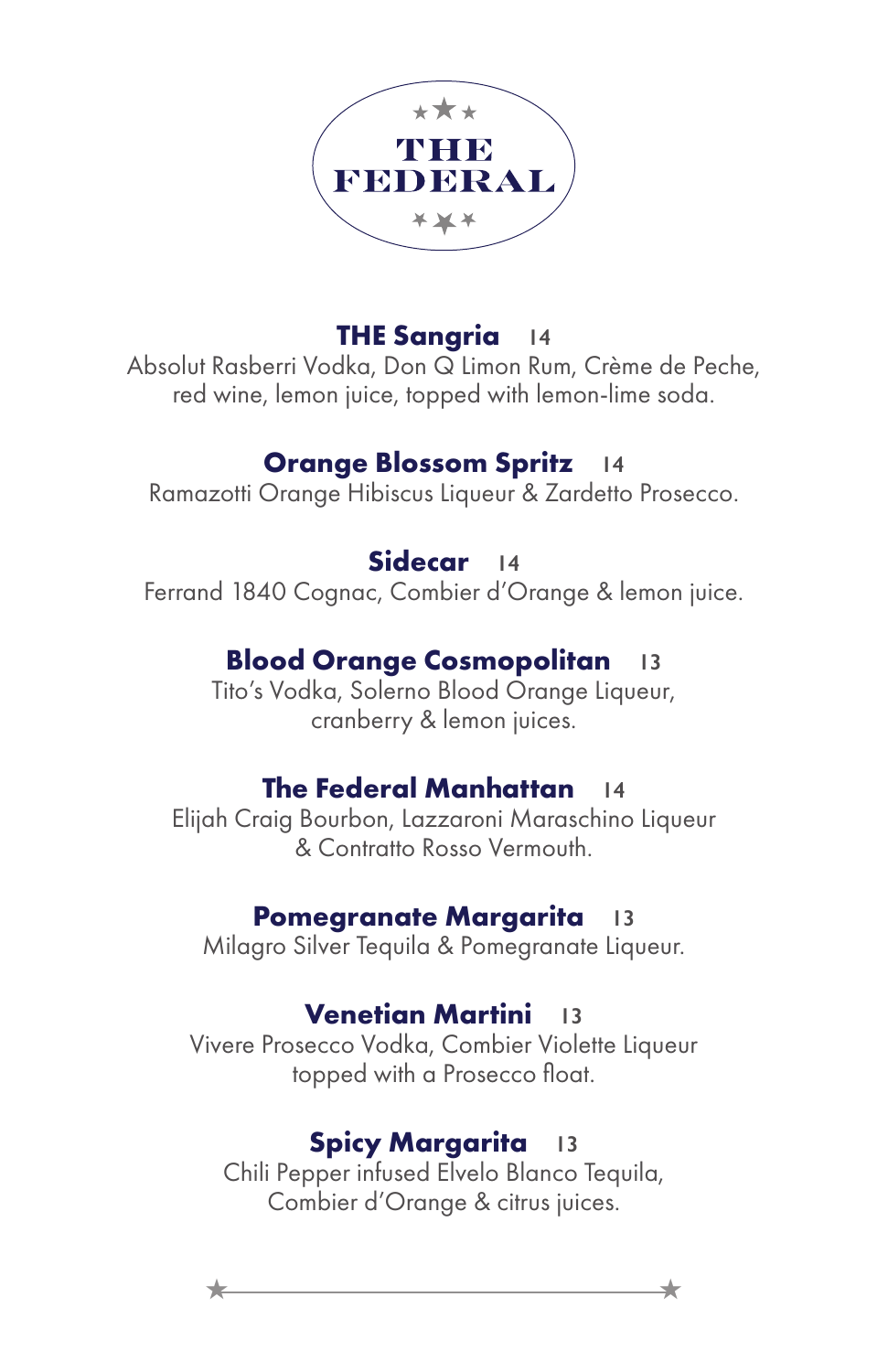#### **Lemon Basil Smash 13**

Vietti Elena Gin, lemon juice & fresh basil.

#### **Pear Cosmopolitan 13**

Tito's Vodka, Mathilde Pear Liqueur & white cranberry juice

#### **Lemon Drop Martini 13**

Absolut Citron Vodka, Arvero Limoncello & lemon juice.

#### **Double Espresso Martini 14**

LIV Espresso Vodka, Galliano Espresso Liqueur & espresso.

#### **The Federal Negroni 14**

Malfy Arancia Gin, Campari & Contratto Rosso Vermouth.

#### **Elderflower Collins 13**

Hendrick's Gin, Fiorente Elderflower Liqueur, lemon juice topped with soda water.

#### **Amaretto Old Fashioned 14**

Larceny Bourbon & Lazzaroni Amaretto.

#### **Hibiscus Ginger Fizz Mocktail 5**

Hibiscus Syrup, Ginger Beer, Lime Juice, soda water & Hibiscus Flower.

 $\star$   $\overbrace{\phantom{aaaaa}}$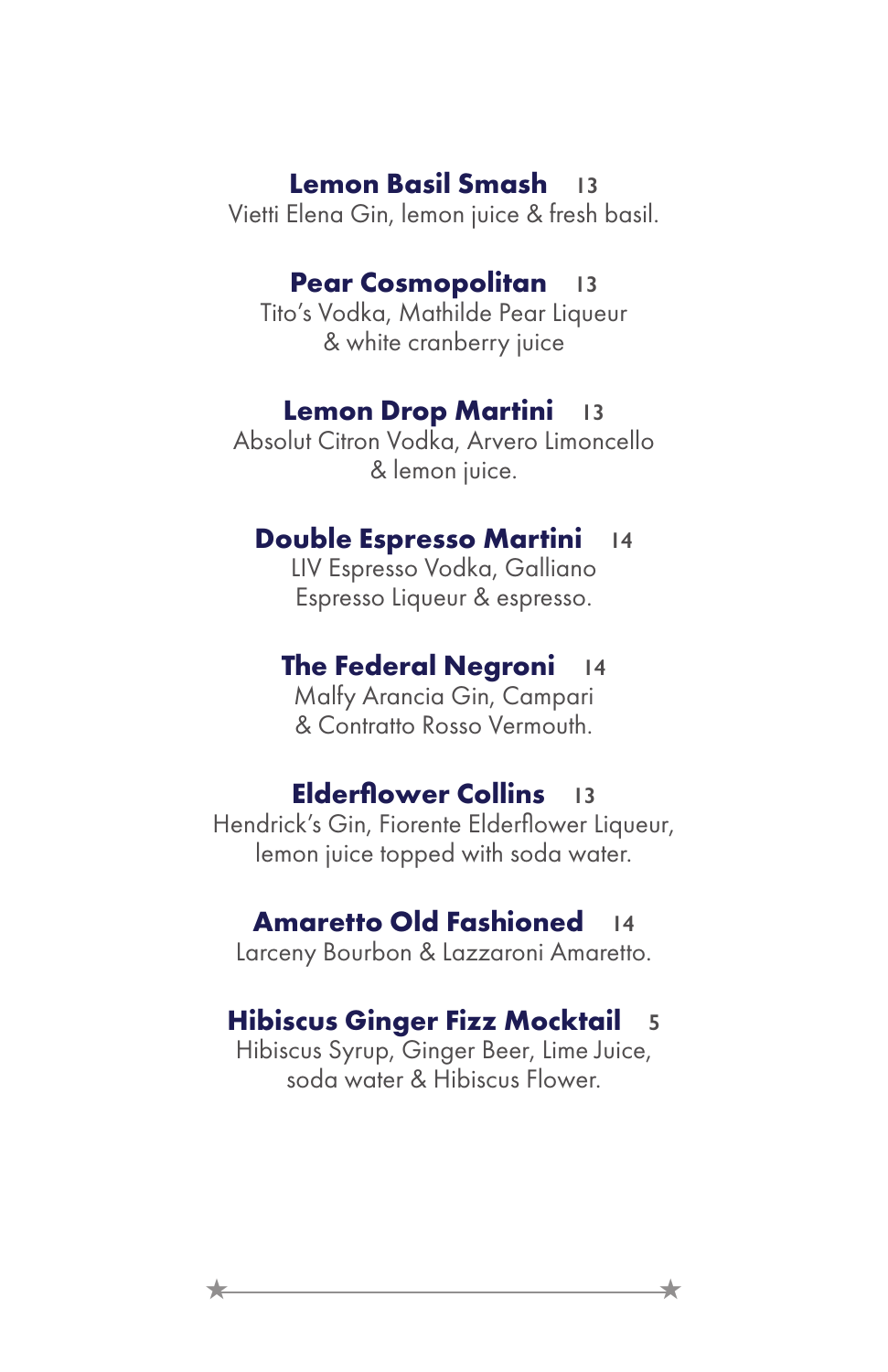# Beer, Cider & Non-alcoholic

# DRAUGHT

| Allagash 'Belgian White', Portland, ME        | 6.50  |
|-----------------------------------------------|-------|
| Fiddlehead IPA, Shelburne, VT                 | 8.00  |
| Jack's Abby, 'House Lager', Framingham, MA    | 6.50  |
| Maine Beer Company, Freeport, ME              | 11.00 |
| Night Shift 'Whirlpool' Pale Ale, Everett, MA | 6.50  |
| Peroni, 'Nastro Azzuro', Italy                | 6.50  |
| Wormtown 'Be Hoppy' IPA, Worcester, MA        | 6.50  |
| <b>Featured Beer of the Month</b>             |       |

# BOTTLES & CANS

| Blue Moon, Golden, CO                            | 6.25 |
|--------------------------------------------------|------|
| Budweiser, St. Louis, MO                         | 5.25 |
| Bud Light, St. Louis, MO                         | 5.25 |
| Coors Light, Golden, CO                          | 5.25 |
| Corona, Mexico                                   | 6.50 |
| Dogfish Head '60 Minute' IPA, Milton, DE         | 6.75 |
| Guinness Stout, Dublin, Ireland                  | 7.25 |
| Harpoon IPA, Boston, MA                          | 6.50 |
| Jack's Abby 'Post Shift Pilsner', Framingham, MA | 6.50 |
| Menabrea, 'Ambrata', Piedmont, Italy             | 6.75 |
| Michelob Ultra, St. Louis, MO                    | 5.25 |
| Miller High Life 'Ponies', Milwaukee, WI         | 3.75 |
| Miller Lite, Milwaukee, WI                       | 5.25 |
| Sam Adams Boston Lager, Boston, MA               | 6.50 |
| Stella Artois, Belgium                           | 6.50 |
| Wachusett Blueberry Ale, Westminster, MA         | 6.50 |
|                                                  |      |

# CIDER

| Carlson Orchards, 'Oak Hill Blend', Harvard, MA | 8.00 |
|-------------------------------------------------|------|
| Downeast 'Original Blend', Boston, MA           | 7.00 |

# NON-ALCOHOLIC

| Coors Edge, Golden, CO                 | 4.75 |
|----------------------------------------|------|
| Sam Adams, 'Just the Haze', Boston, MA | 5.75 |
| San Pellegrino Aranciata               | 4.00 |
| San Pellegrino Limonata                | 4.00 |
|                                        |      |

 $\star$   $\overbrace{\phantom{aaaaa}}$